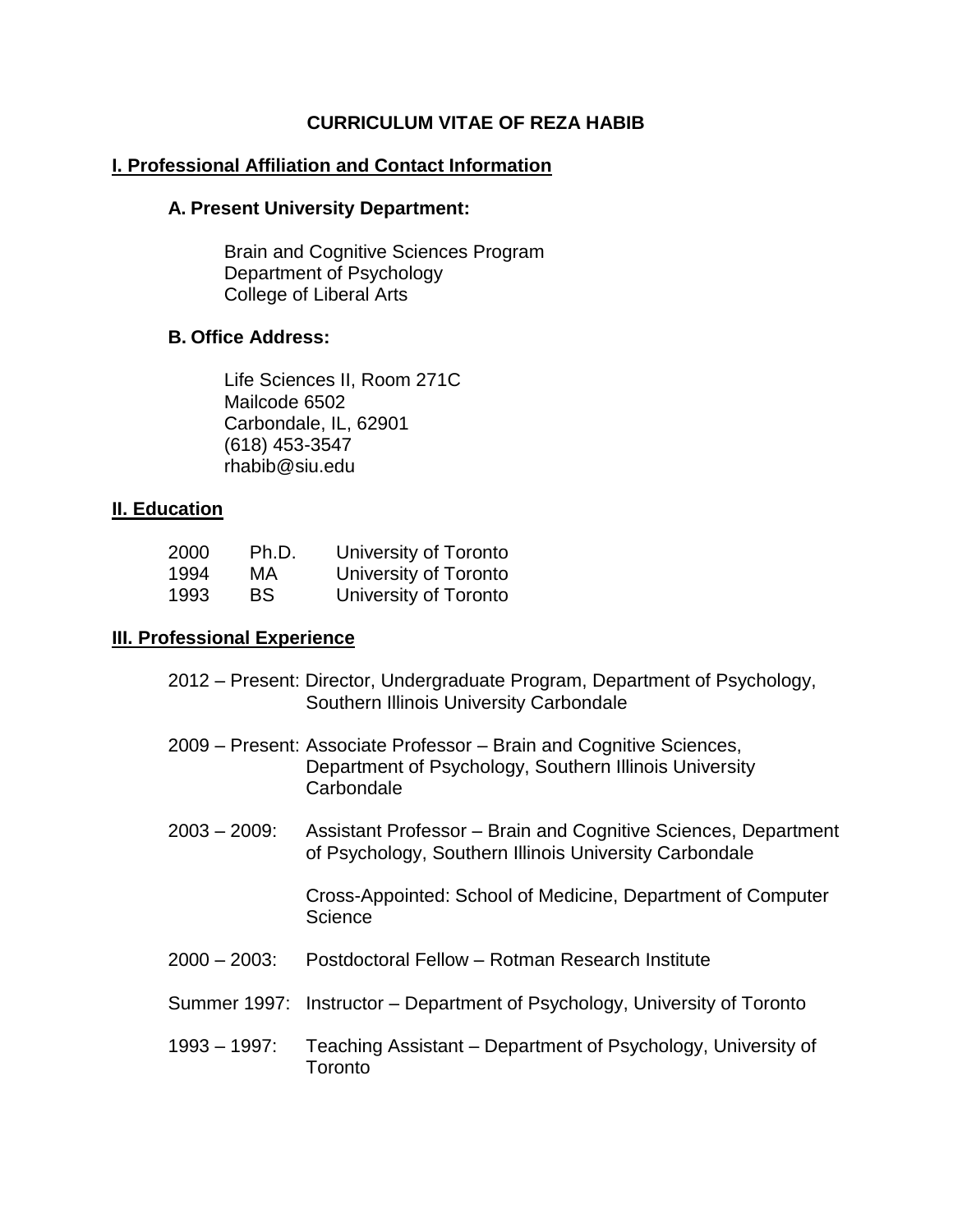### **IV. Research and Creative Activity**

#### **A. Interests and Specialties:**

- 1. Functional neuroimaging of long-term learning and memory. Specific areas of interest include the role of the medial temporal lobes in novelty detection, the neural correlates of availability and accessibility of information in memory, metamemory and the default network as a function of *APOE* genotype, and the involvement of the parietal cortex during encoding and retrieval.
- 2. Successful aging. Specific areas of interest include the determinants of successful aging and factors predicting its maintenance over time.
- 3. Functional neuroimaging of pathological gambling. Specific areas of interest include the neural correlates of pathological gambling and its relation to drug addiction.

#### **B. Current Projects:**

Dixon, M.R., & **Habib, R.** Neural mechanisms underlying pathological gambling.

Zhu, J., & **Habib, R.** The exploration of a possible role of attention in the testing effect.

#### **C. Grants Applied for:**

**Habib, R.,** Dixon, M.R., & Obasi, E. (2009). *Identifying the Neural Correlates of Treatment-Based Reductions in Impulsivity in African American and European American Social Drinkers*, National Institute on Alcohol Abuse and Alcoholism, \$993,544. (Unfunded)

Gilbert, D.G., **Habib, R.**, & Jacobs, E. (2009). *Brain Network-Activation in Different Avoidance Tasks*. National Institute on Drug Abuse, \$1,000,000. (Unfunded)

Gilbert, D.G., **Habib, R.**, & Jacobs, E. (2009). *Development of brain imaging gaze avoidance tasks*. National Institute on Drug Abuse, \$275,000. (Unfunded)

Gilbert, D.G., **Habib, R.**, & Partridge, J. (2009). *Exercise: Nicotine, Cues, Affect & Brain*. National Institute on Drug Abuse, \$375,000. (Unfunded)

**Habib, R.** & DiLalla, L. (2009). *Genetic Contributions to Default Mode Brain Activity*. Center for Integrated Research in Cognitive and Neural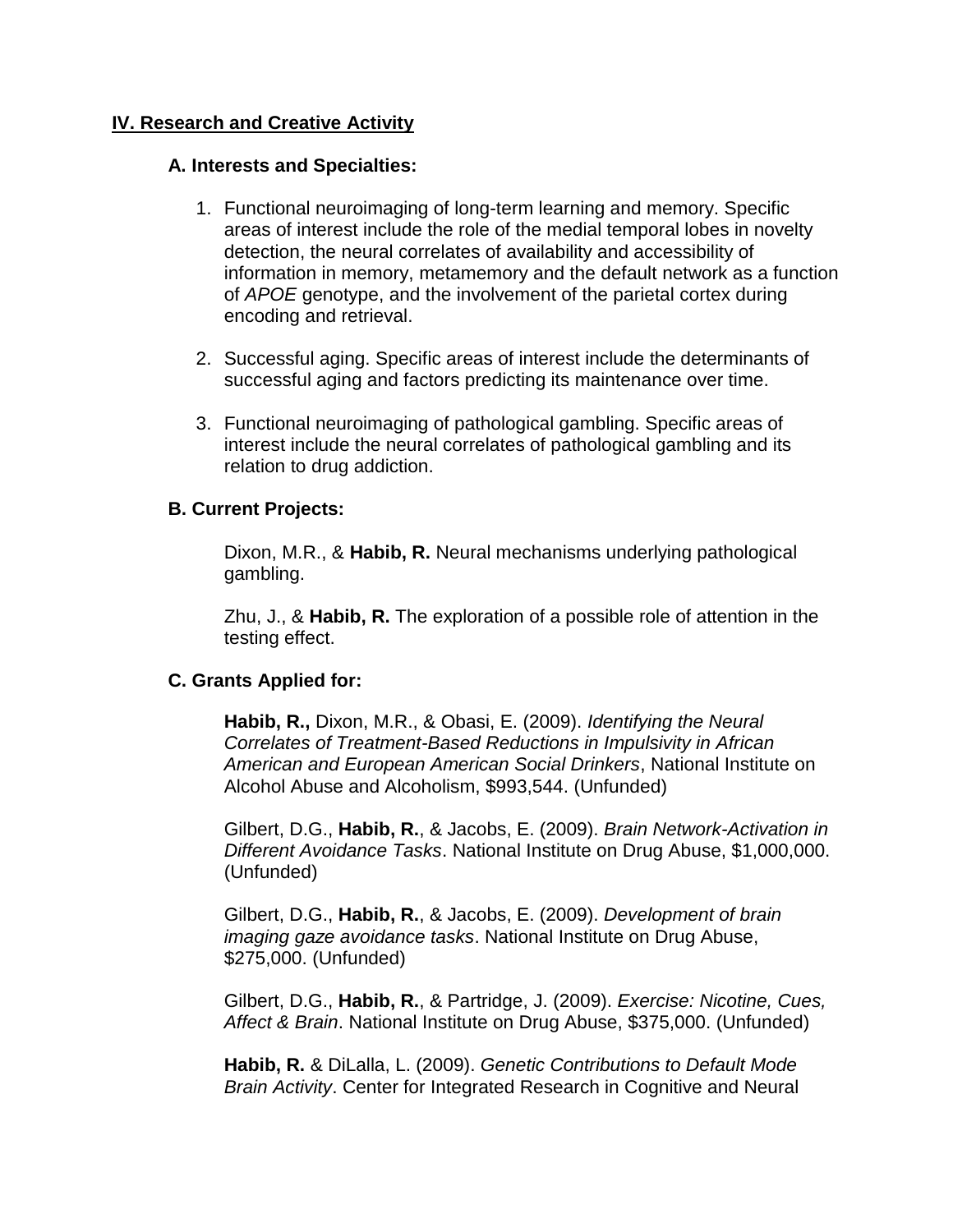Sciences, SIUC, \$10,200. (Unfunded)

Gilbert, D.G., & Habib, R. (2009). *Development of an Eye-Gaze Operant Task for fMRI & EEG Brain Activation Imaging of Approach and Avoidance Behaviors*. Center for Integrated Research in Cognitive and Neural Sciences, SIUC, \$14,800. (Unfunded)

Obasi, E., Gilbert, D.G., & **Habib, R.** (2007). *Cross-Cultural Effects of Alcohol Intoxication on Affect, Cognitions, and Impulses.* National Institute on Alcohol Abuse and Alcoholism. \$1,000,000. (Unfunded).

**Habib, R.** (2007). *Neural Correlates of Memory Trace Strength*. National Institute of Mental Health. \$150,000 (Unfunded).

**Habib, R.** (2006). *Neural Correlates of Memory Trace Strength*. National Institute of Mental Health. \$50,000 (Unfunded).

Dixon, M.R., **Habib, R.**, & Potenza, M.N. (2006). *The Structural, Psychological, and Neurobiological Properties of the Near-Miss*. Institute for Research on Pathological Gambling and Related Disorders. \$150,000 (Unfunded).

Dixon, M.R., & **Habib, R.** (2006). *The Structural, Psychological, and Neurobiological Properties of the Near-Miss*. Southern Illinois University Carbondale Office of Research Development and Administration Interdisciplinary Seed Grant Program. \$29,780 (Unfunded).

Dixon, M.R., & **Habib, R.** (2005). *The Structural, Psychological, and Neurobiological Properties of the Near-Miss*. Southern Illinois University Carbondale Office of Research Development and Administration Interdisciplinary Seed Grant Program. \$60,000 (Unfunded).

Upton, T.D., **Habib, R.**, Constantinidou, F., & Ashley, M.L. (2005). *Influence of Categorization Training on Brain Reorganization in Persons with Brain Injury*. Southern Illinois University Carbondale Office of Research Development and Administration Interdisciplinary Seed Grant Program. \$60,000 (Unfunded).

**Habib, R.** (2003). Sloan Research Fellowship. \$50,000 (Unfunded).

#### **D. Grants Received:**

Dixon, M.R., & **Habib, R.** (2010). *Evaluating and treating the near-miss magnitude effect in underage pathological gamblers.* Institute for Research on Gambling Disorders, \$25,000. (funded for \$33,750)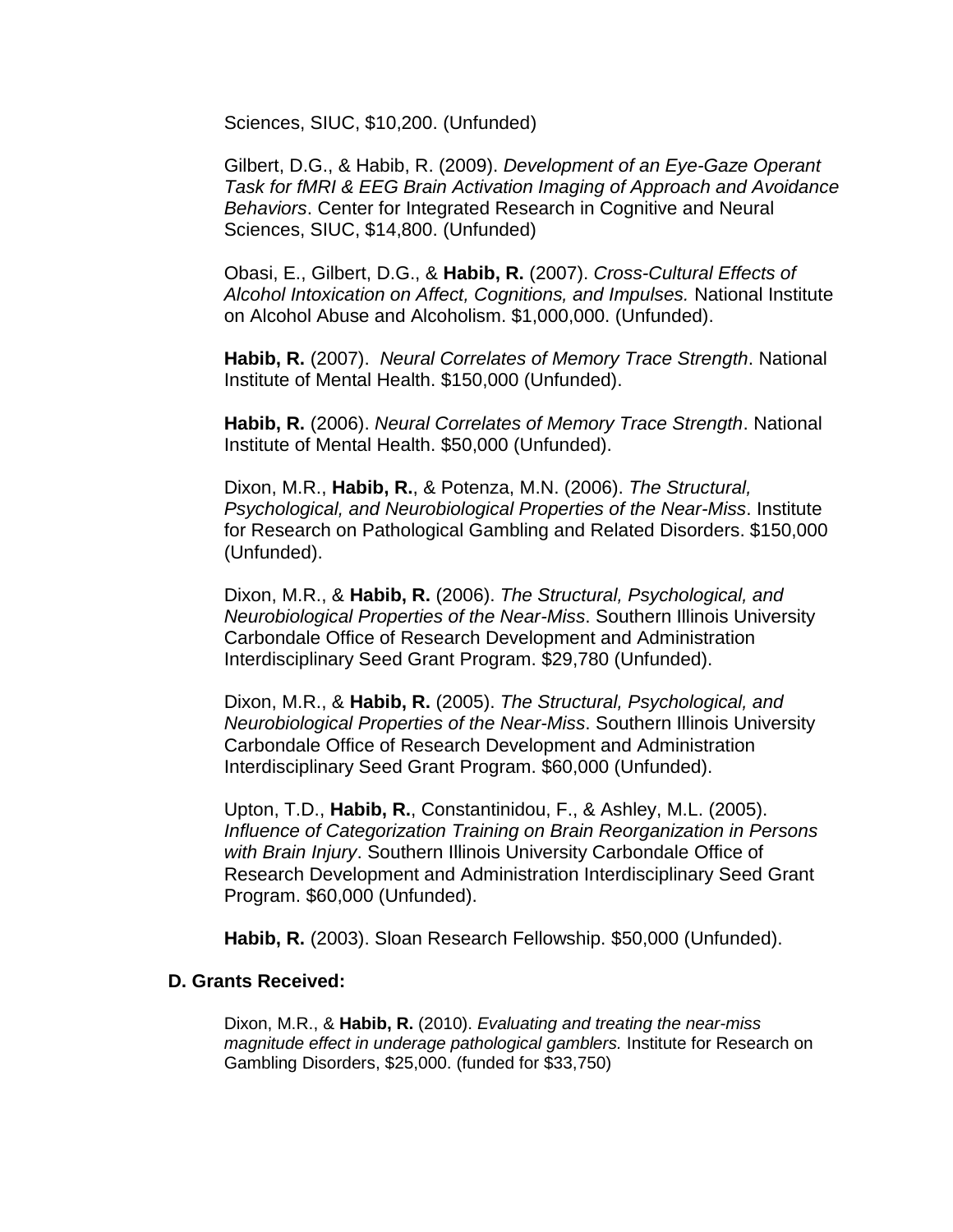**Habib, R.**, DiLalla, L., & Huggenvik, J. (2009). *Default Mode Brain Activity as a Function of APOE Genotype: A Combined Genetic-fMRI Study of Early Risk Factors in Alzheimer's Disease.* Center for Alzheimer's Disease and Related Disorders, SIUC, \$28,000 (funded for \$19,900).

Dixon, M.R., & **Habib, R.** (2009). *The Effect of Reinforcer Magnitude on the Neurobiology of Pathological Gambling.* Center for Integrated Research in Cognitive and Neural Sciences, SIUC, \$11,960.

DiLalla, L., Gilbert, D.G., & **Habib, R.** (2009). *Development of an Eye-Gaze Operant Avoidance Behavior Task for Children: Relevance to Brain Activity and Genetic Influences on Delinquent Behaviors.* Center for Integrated Research in Cognitive and Neural Sciences, SIUC, \$13,905.

**Habib, R.** (2004). *Functional Magnetic Resonance Imaging of Temporarily Inaccessible Long-Term Memories*. Southern Illinois University Carbondale Office of Research Development and Administration Faculty Seed Grant Program. \$20,000 (Completed).

**Habib, R.** (2001). *Neural Interactions During Multi-Trial Episodic Memory Encoding and Retrieval Revealed with MEG.* Human Frontiers Science Program Organization Short Term Fellowship. \$7,000 (Completed).

### **E. Honors and Awards:** n/a

#### **F. Papers and Presentations at Professional Meetings** (\*student co-author):

Carlson, J. M., Beacher, F., Reinke, K. S., **Habib, R.**, Harmon-Jones, E., Mujica-Parodi, L. R., & Hajcak, G. (2012). Anterior cingulate cortex gray matter volume correlates with nonconscious attention bias to threat. Poster presented to the annual meeting of the Cognitive Neuroscience Society, Chicago, Illinois.

LaMontagne, P., & **Habib, R.** (2011). Objective versus subjective recollection and posterior parietal cortex. Paper submitted to the annual Illinoisy Conference, Carbondale, Illinois.

Limongi Tirado, R., **Habib, R**., Young, M. E., & Pressley, K. (2011). Higher-order visual causal representation in the prefrontal and premotor cortices. Paper submitted to the annual meeting of Cognitive Neuroscience Society, San Francisco, California.

\*Elam, K., \*Geeseman, J., \*Kerstein, K., \*Zhu, J., \*Webb, T., \*Parks, S., Huggenvik, J., DiLalla, L., & **Habib, R.** (2010). Differences in left inferior parietal lobule activity during episodic memory retrieval as a function of APOE genotype in healthy young adults. Poster presented at the annual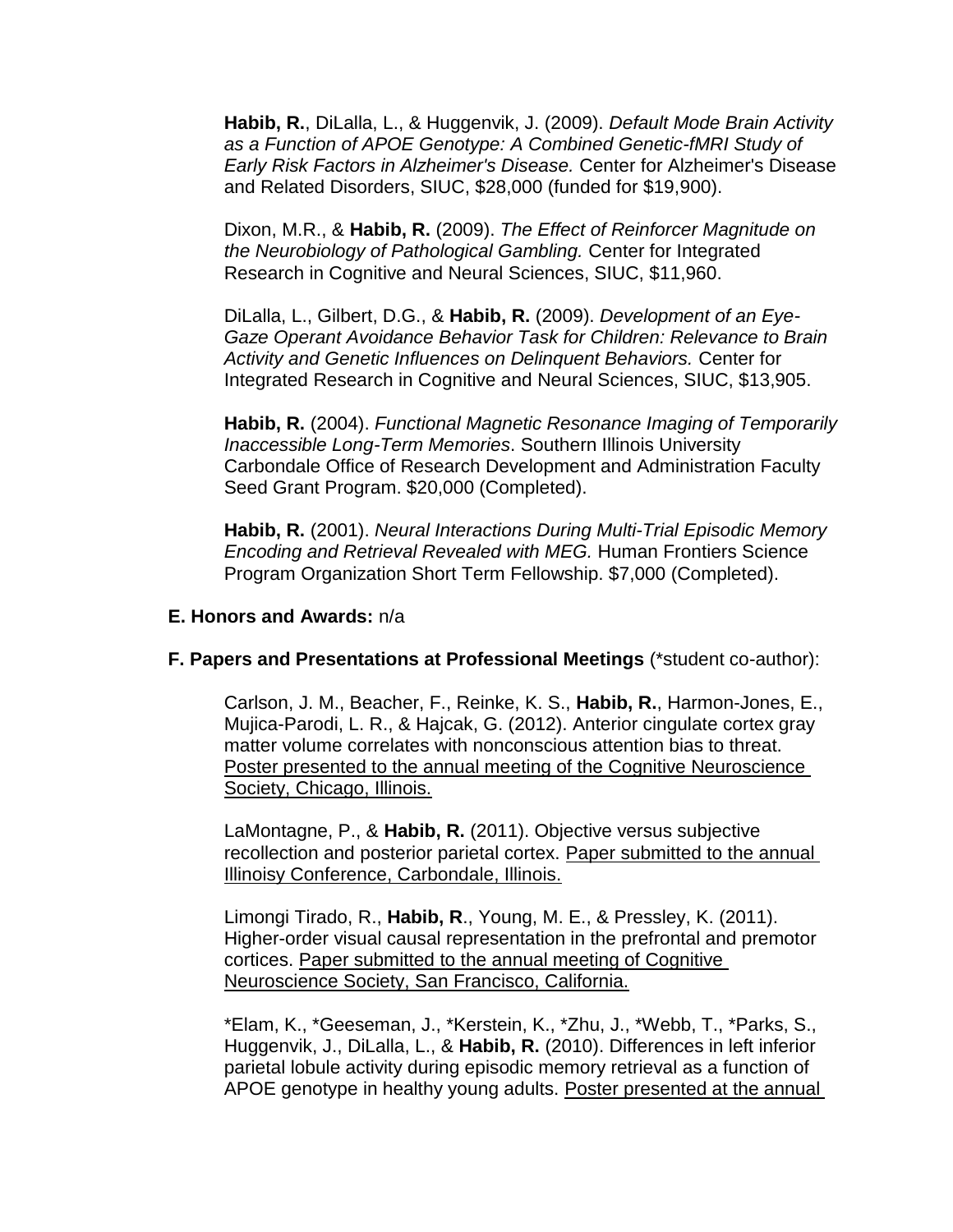meeting of the Society for Neuroscience, San Diego, California.

\*LaMontagne, P., \*Zhu, J., & **Habib, R.** (2010). True and false recollection activates ventral parietal cortex. Poster presented at the annual meeting of the Cognitive Neuroscience Society, Montreal, Quebec, Canada.

Dixon, M.R., & **Habib, R.** (2010). Neuroimaging of pathological gamblers while they are actually gambling. Talk presented at the annual meeting of the Association for Behavior Analysis International, San Antonio, Texas.

\*Perschler, P.J., & **Habib, R.** (2009). The role of the inferior parietal lobule during incidental retrieval. Poster presented at the annual meeting of the Cognitive Neuroscience Society, San Francisco, California.

Bergdahl, M., Bergdahl, J., **Habib, R.**, Nyberg, L., & Nilsson, L.-G. (2009). Edentulousness associated with cognitive decline. Apolipoprotein E4 allele possible factor. Poster presented at the International Association of Dental Research, Miami, Florida.

\*Limongi-Tirado, R., **Habib, R.**, Young, M.E., & Reinke, K.S. (2008). Neural basis of attentional top-down modulation of causal judgment. Poster presented at the annual meeting of the Cognitive Neuroscience Society, San Francisco, California.

\*Perschler, P.J., & **Habib, R.** (2008). Modulation of neural activity in the left inferior frontal gyrus as a function of prior and subsequent associative learning. Talk presented at the annual meeting of the Cognitive Neuroscience Society, San Francisco, California. *Selected for Graduate Student Presents symposium.*

*\**Ashley, J., **Habib, R.**, & Clancy Dollinger, S. (2008). The Relation Between Social, Physical, and Cognitive Activity and Cognition in Older Adults. Poster presented at the annual meeting of the Cognitive Aging Conference, Atlanta, Georgia.

\*Trahan, M., Dixon, M.R., **Habib, R.**, & Ryan, A.L. (2008). Using fMRI to Assess the Reinforcer Magnitude Effects on Neurobiology of Pathological Gamblers. Poster presented at the annual meeting of the Association for Behavior Analysis International, Chicago, Illinois.

\*Perschler, P.J., & **Habib, R.** (2007). Episodic encoding activation of the left posterior parietal cortex. Poster presented at the annual meeting of the Cognitive Neuroscience Society, New York, New York.

\*Froeliger, B., & **Habib, R.** (2006). Neural correlates of habituation and dishabituation to emotional valence as a function of contextual novelty.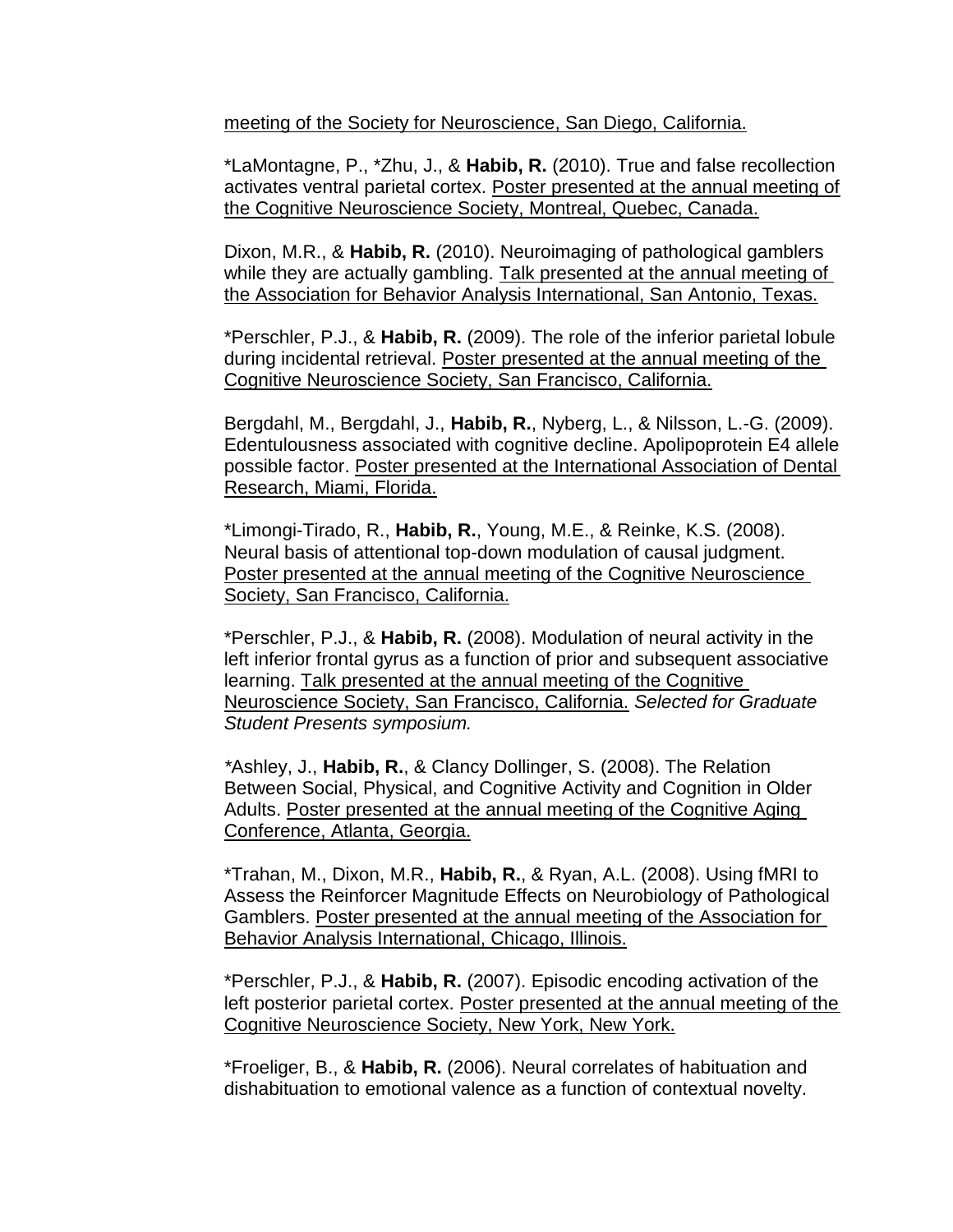Talk presented at the annual meeting of the Society for Neurosciences, Atlanta, Georgia.

\*Froeliger, B., \*Vanderpool, C., & **Habib, R.** (2006). The influence of emotional valence on contextual novelty: An fMRI study. Poster presented at the annual meeting of the Cognitive Neuroscience Society, San Francisco, California.

**Habib, R.**, & Nyberg, L. (2006). Neural mechanisms underlying temporarily inaccessible long-term memories. Poster presented at the annual meeting of the Cognitive Neuroscience Society, San Francisco, California.

**Habib, R.** (2006). Neuroimaging of pathological gamblers. Talk presented at the annual meeting of Behaviorists Interested in Gambling: A Special Interest Group of the Association for Behavior Analysis, Carbondale, Illinois.

**Habib, R.** (2005). Characteristics of successful aging. Talk presented at the 9<sup>th</sup> European Congress of Psychology, Granada, Spain.

Dixon, M.R., & **Habib, R.** (2005). Almost winning and losing everything. Talk presented at the annual meeting of the MidAmerican Association for **Behavior Analysis, Madison, Wisconsin.** 

**Habib, R.**, Dixon, M.R., \*Gerson, J., & \*Bihler, H. (2005). Functional neuroimaging of the near-miss phenomena in recreational gamblers. Poster presented at the annual meeting of the MidAmerican Association for Behavior Analysis, Madison, Wisconsin.

\*Froeliger, B., & **Habib, R.** (2005). The influence of emotional valence on contextual novelty. Poster presented at the annual meeting of the Psychonomic Society, Toronto, Canada.

**Habib, R.**, Nyberg, L., & Nilsson, L.-G. (2004). Defining, identifying, and characterizing successful aging. Poster submitted to the annual meeting of the Cognitive Aging Conference, Atlanta, Georgia.

Chau, W., **Habib, R.**, & McIntosh, A.R. (2003). Multi-modality imaging data analysis with partial least squares. Poster presented at the Rotman Research Institute Conference on "Functional Neuroimaging: Advances and Applications", Toronto, Canada.

Düzel, E., **Habib, R.**, Rotte, M., Tulving, E., & Heinze, H.-J. (2002). Functional neuroanatomy of recognition memory for novel configurations of learned stimulus associations. Poster presented at the annual meeting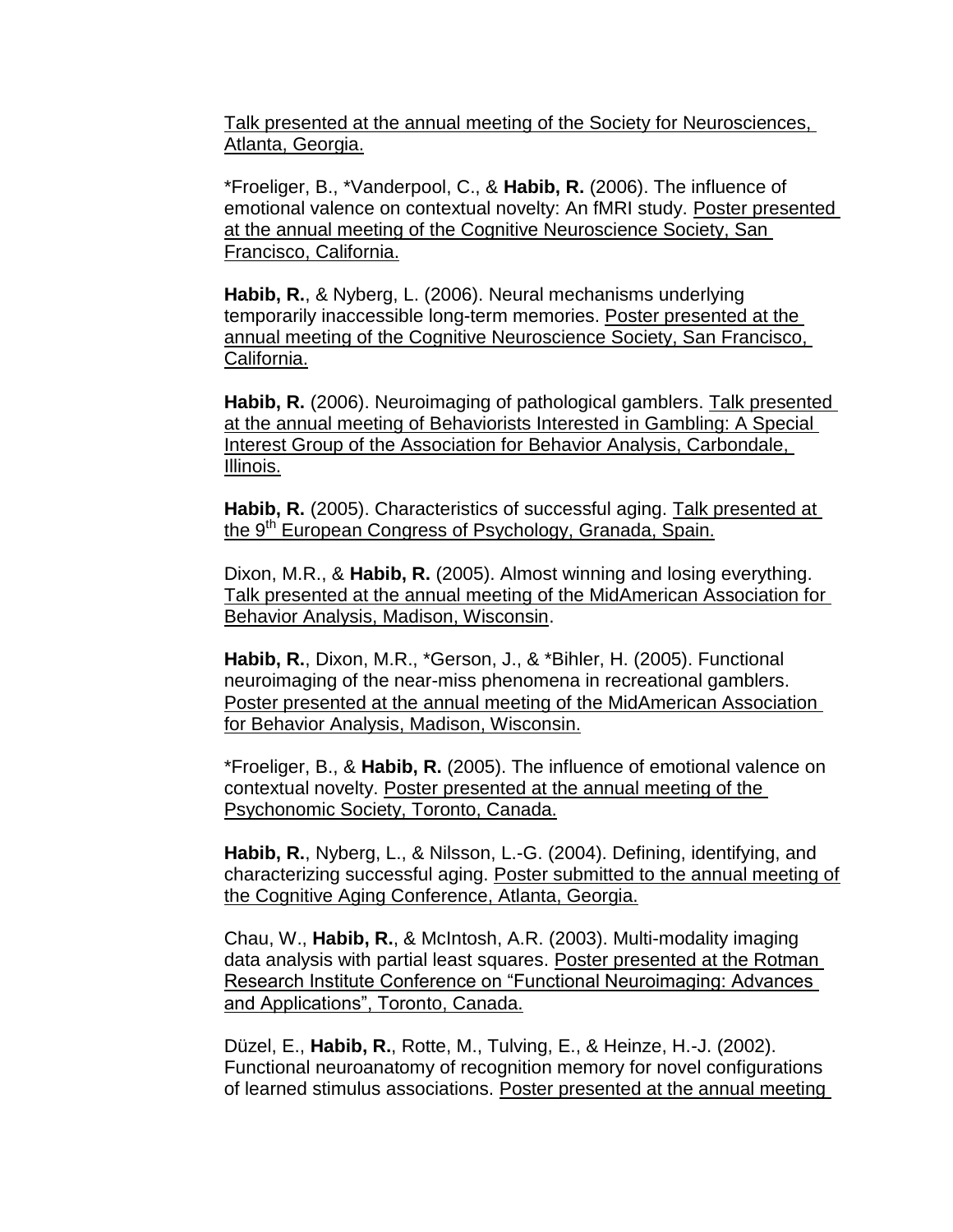of the Cognitive Neuroscience Society, San Francisco, California.

**Habib, R.**, Düzel, E., Rotte, M., Tulving, E., Heinze, H.-J. (2002). Functional neuroanatomy of object and spatial associative learning in humans. Poster presented at the annual meeting of the Cognitive Neuroscience Society, San Francisco, California.

**Habib, R.** (2001). On the relation between conceptual priming, neural priming, and novelty assessment. Talk presented at the third International Congress on Memory, Valencia, Spain.

Düzel, E., **Habib, R.**, Guderian, S., Pape, H.-C., Tulving, E., & Heinze, H.- J. (2001). Electromagnetic indices of recognition memory for novel spatial configurations of learned stimulus associations. Poster presented at the annual meeting of the Society for Neurosciences, San Diego, California.

**Habib, R.**, Düzel, E., Guderian, S., Tulving, E., & Heinze, H.-J. (2001). MEG and ERP measures of the time-course of object and spatial associative learning in humans. Poster presented at the annual meeting of the Society for Neurosciences, San Diego, California.

**Habib, R.** (2000). Neuroanatomical correlates of verbal discrimination learning: Functional neuroimaging evidence. Talk presented at the International Congress of Psychology, Stockholm, Sweden.

**Habib, R.**, McIntosh, A. R., & Tulving, E. (2000). Nonlinear brain-behavior relations In verbal learning. Poster presented at the annual meeting of the Cognitive Neuroscience Society, San Francisco, California.

**Habib, R.**, Lepage, M., McIntosh, A. R., Nyberg, L., Tulving, E. (1999). Novelty assessment in the human brain: A meta-analysis of PET data. Talk presented at the annual meeting of the Society for Neurosciences, Miami, Florida.

Lepage, M., **Habib, R.**, McIntosh, A. R., & Tulving, E. (1999). Activation in the left anterior hippocampus covaries with semantic association during encoding: A PET study. Poster presented at the annual meeting of the Society for Neurosciences, Los Angeles, California.

**Habib, R.**, & Lepage, M. (1998). Hippocampal memory revealed by PET studies. Talk presented at Memory, Consciousness, and the Brain: The Tallinn Conference, Tallinn, Estonia.

**Habib, R.**, Lepage, M., McIntosh, A. R., Moscovitch, M., & Tulving, E. (1998). Learning-related changes in rCBF during verbal encoding and retrieval: Evidence from positron emission tomography. Poster presented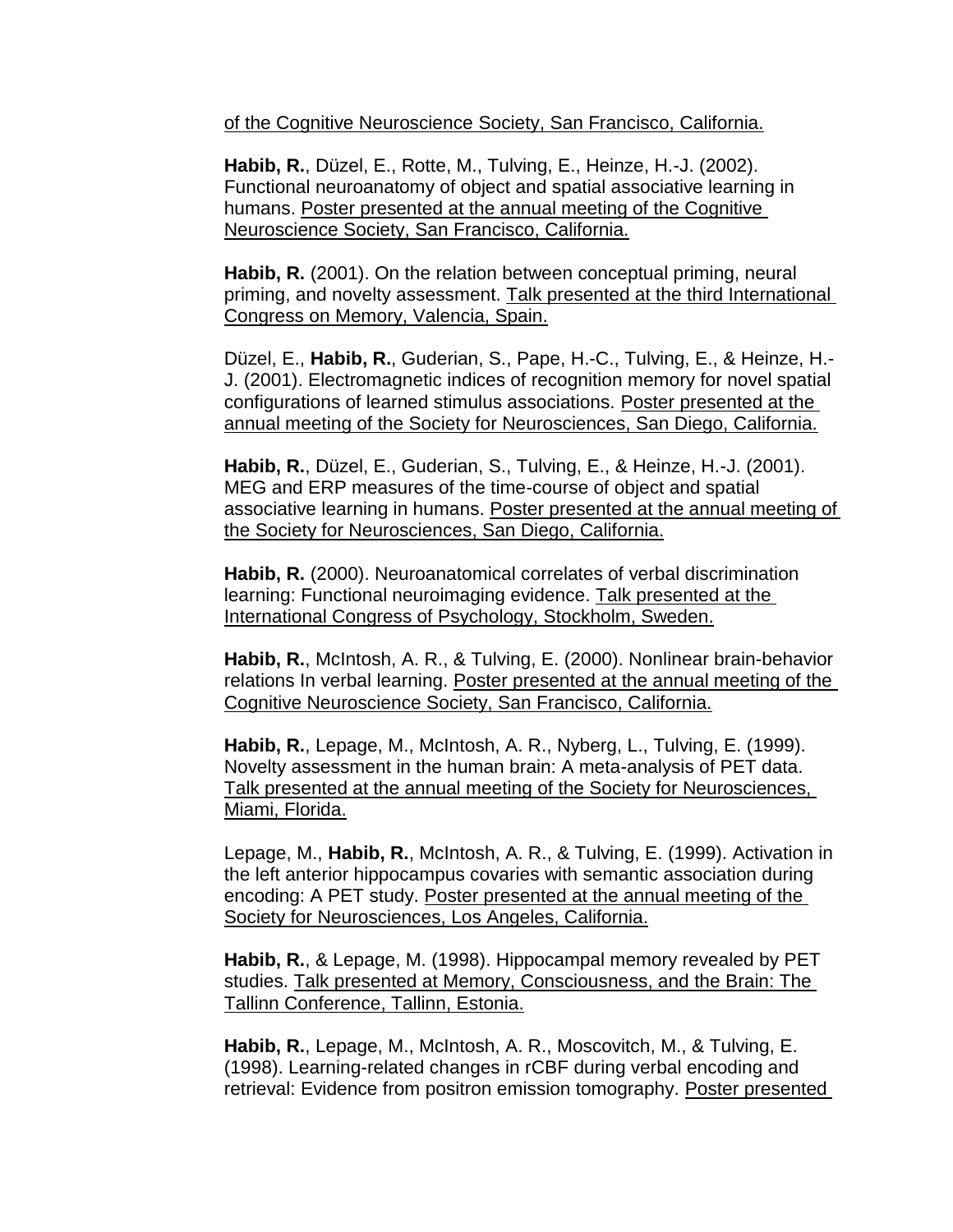at the annual meeting of the Society for Neurosciences, Los Angeles, California.

**Habib, R.**, Lepage, M., McIntosh, A. R., Nyberg, L., & Tulving, E. (1998). Basal ganglia are involved in episodic memory encoding and retrieval: Evidence from positron emission tomography. Poster presented at the annual meeting of the Cognitive Neuroscience Society, San Francisco, California.

Cabeza, R., Mangels, J. A., Nyberg, L., **Habib, R.**, McIntosh, A. R., & Tulving, E. (1997). Neural correlates of remembering *What* and remembering *When*: A PET Study. Talk presented at the annual meeting of the Society for Neurosciences, New Orleans, Louisiana.

**Habib, R.**, McIntosh, A. R., & Tulving, E. (1997). Left hippocampal activation correlates with successful recognition discriminability: A positron emission tomography Study. Talk presented at the annual meeting of the Society for Neurosciences, New Orleans, Louisiana.

Köhler, S., **Habib, R.**, Black, S. B., Szekely, C., Sinden, M., & Tulving, E. (1997). Cross-modal priming in a densely amnesic subject. Poster presented at the annual meeting of the Cognitive Neuroscience Society, San Francisco, California.

**Habib, R.**, Wheeler, M., Cabeza, R., Houle, S., & Tulving, E. (1996). Brain regions associated with encoding of novel information: A positron emission tomography study. Poster presented at the annual meeting of the Society for Neurosciences, Washington, D.C.

**Habib, R.**, Nyberg, L., McIntosh, A. R., Cabeza, R., Houle, S., & Tulving, E., (1996). Brain regions involved in remembering what, where, and when: A positron emission tomography study. Poster presented at the Rotman Research Institute Conference on "Functional Neuroimaging: Advances and Applications", Toronto, Canada.

**Habib, R.**, Nyberg, L., McIntosh, A. R., Cabeza, R., Houle, S., & Tulving, E., (1996). Brain regions involved in remembering what, where, and when: A positron emission tomography study. Poster presented at the annual meeting of the Cognitive Neuroscience Society, San Francisco, California.

**Habib, R.**, Nyberg, L., Tulving, E., Cabeza, R., Nilsson, L.-G., Kapur, S,. Houle, S., & McIntosh, A. R. (1995). Neuroanatomical correlates of visual word recognition. Poster presented at the annual meeting of the Society for Neurosciences, San Diego, California.

# **G. Other:**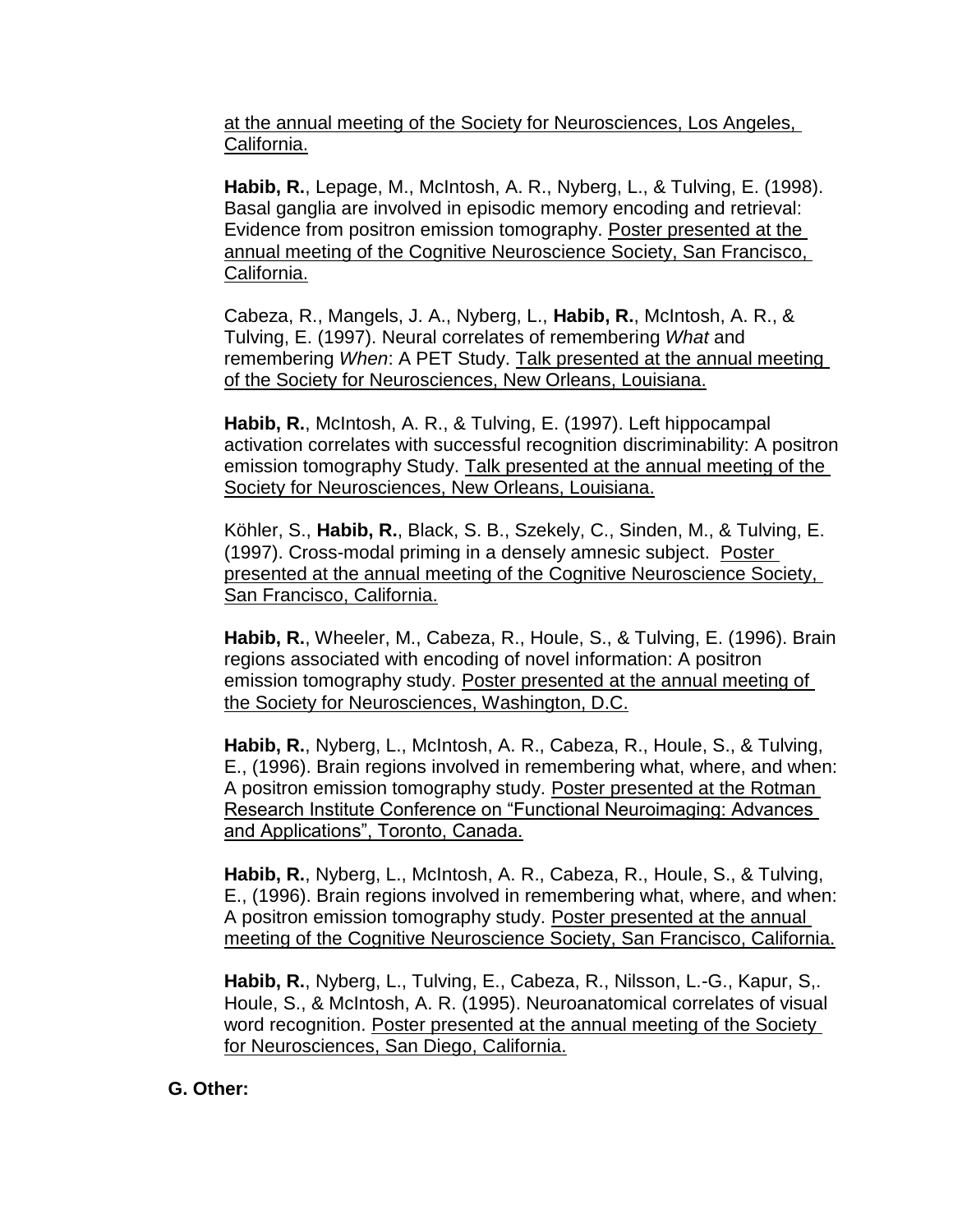### *Invited Colloquia:*

**Habib, R.** & Elam, K. (2011). Differences in default network and episodic memory related brain activity as a function of APOE genotype in healthy young adults. Invited talk at XI International Conference on Cognitive Neuroscience, Mallorca, Spain.

**Habib, R.** (2006). The Neural Signature of Temporarily Inaccessible Memories. Talk presented at Northwestern University, Evanston, Illinois.

Habib, R. (2005). fMRI Studies of Cognitive Function: An Overview. Talk presented at Linköpings University Department of Psychology, Linköpings, Sweden.

**Habib, R.** (2005). Classifying Individuals using Q-Mode Methods. Talk presented at Kronlund workshop on Hierarchical Linear Modeling, Kronlund, Sweden.

**Habib, R.** (2004). Defining, identifying, and characterizing successful aging. Talk presented at Umeå University Department of Psychology, Umeå, Sweden.

**Habib, R.** (2004). Defining, identifying, and characterizing successful aging. Talk presented at the Washington University Psychology Department Behavior, Brain, & Cognition Research Seminar, St. Louis, Missouri.

**Habib, R.** (2004). Defining, identifying, and characterizing successful aging. Talk presented at Stockholm University Department of Psychology, Stockholm, Sweden.

**Habib, R.** (2003). Functional Neuroimaging of Novelty Assessment. Talk presented for the SIU Cognitive Science Colloquium series, Carbondale, Illinois.

### **V. Publications and Creative Works**

**A. Books:** n/a

### **B. Articles in Professional Journals:**

### *Published / In Press:*

Limongi, R., Suthernland, S.C., Zhu, J., Young, M.E., **Habib, R.** (2013). Temporal Prediction Errors Modulate Cingulate-insular Coupling. Neuroimage, 71. 147-157.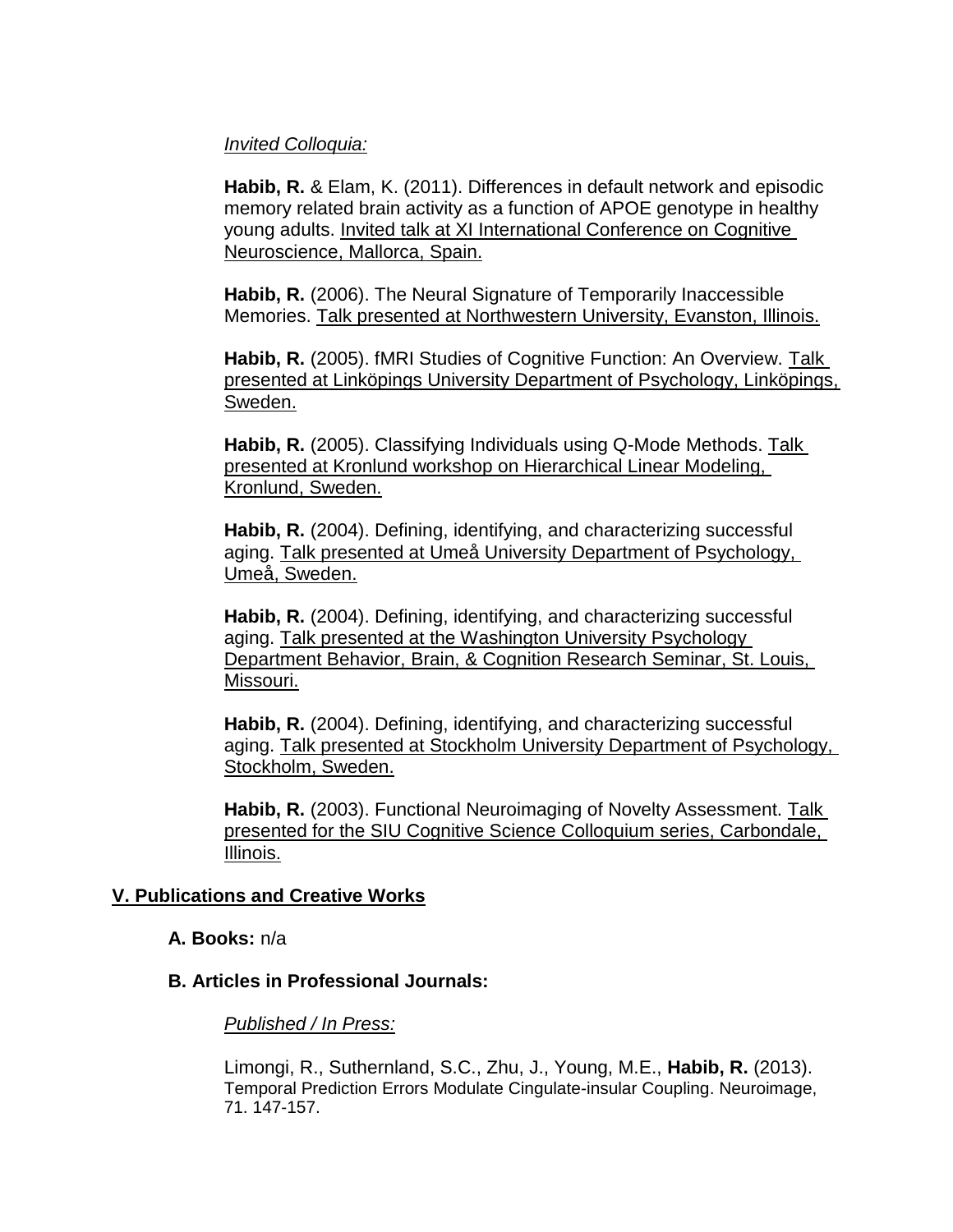Carlson, J.M., Beacher, F., Reinke, K.S., **Habib, R.**, Harmon-Jones, E., Mujica-Parodi, L.R., Hajcak, G. (2012). Nonconscious attention bias to threat is correlated with anterior cingulate cortex gray matter volume: A voxel-based morphometry result and replication. Neuroimage, 59(2), 1713-1718.

Carlson, J.M., Reinke, K.S., LaMontagne, P.J., & **Habib R.** (2011). Backward masked fearful faces enhance contralateral occipital cortical activity for visual targets within the spotlight of attention. Social Cognitive and Affective Neuroscience, 6(5), 639-645.

Nyberg, L., Kim, A.S.N., **Habib, R.**, Levine, B., & Tulving, E. (2010). Consciousness of subjective time in the brain. Proceedings of the National Academy of Sciences, 107(51), 22356-22359.

LaMontange, P.J., & **Habib, R.** (2010). Episodic encoding activation of left posterior parietal cortex. Neuropsychologia, 48, 3317-3322.

**Habib, R.**, & Dixon, M.R. (2010). Neurobehavioral Evidence for the "Near-Miss" Effect in Pathological Gamblers. Journal of the Experimental Analysis of Behavior, 93, 313-328.

Salami, A., Eriksson, J., Kompus, K., **Habib, R.**, Kauppi, K., & Nyberg, L. (2010). Characterizing the neural correlates of modality-specific and modality-independent accessibility and availability signals in memory using partial least squares. Neuroimage, 52(2), 686-698.

Dixon, M.R., Nastally, B.L., Jackson, J.E., & **Habib, R.** (2009). Altering the 'near-miss' effect in slot machine gamblers. Journal of Applied Behavior Analysis, 42(4), 913-918.

Carlson, J. Reinke, K.S., & **Habib, R.** (2009). A left amygdala mediated network for rapid orienting to masked fearful faces. Neuropsychologia, 47(5), 1386-1389.

**Habib, R.**, & Nyberg, L. (2008). Neural correlates of availability and accessibility in memory. Cerebral Cortex, 18, 1720-1726.

Bergdahl, M., **Habib, R.**, Bergdahl, J., Nyberg, L., & Nilsson, L-.G. (2007). Natural teeth and preserved cognitive function in humans. Scandinavian Journal of Psychology, 48, 557-565.

Herlitz, A., Thilers, P.P., & **Habib, R.** (2007). Endogenous estrogen is not associated with cognitive performance before, during, and following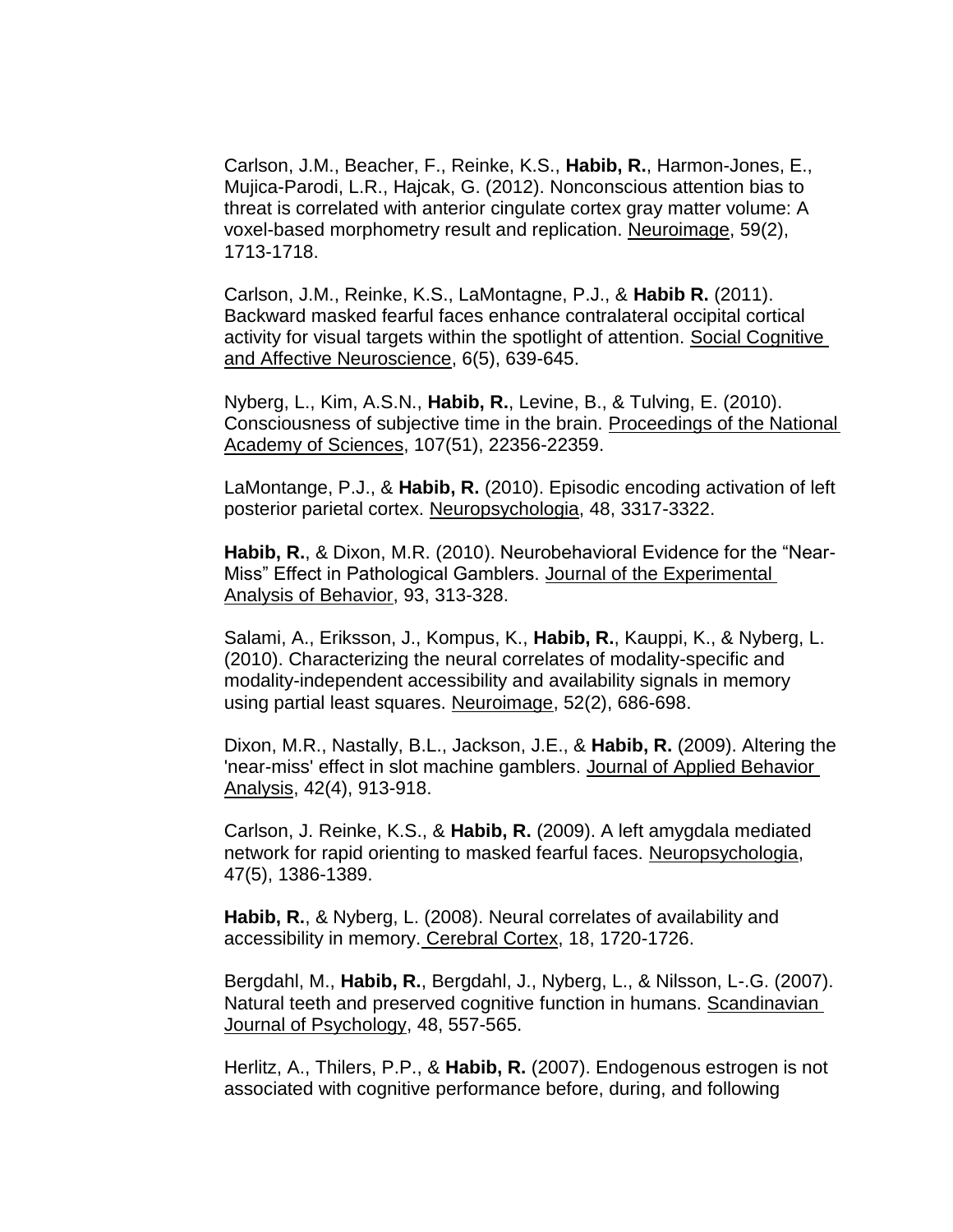menopause. Menopause, 14(3 Pt 1), 425-431.

**Habib, R.**, Nyberg, L., & Nilsson, L-.G. (2007). Cognitive and noncognitive factors contributing to the longitudinal identification of successful older adults in the Betula study. Aging, Neuropsychology, and Cognition, 14(3), 257-273.

Schott, B. H., Sellner, D. B., Lauer, C.-J., **Habib, R.**, Frey, J. U., Guderian, S., Heinze, H.-J., & Düzel, E. (2004). Activation of midbrain structures by associative novelty and the formation of explicit memory in humans. Learning and Memory, 11(4), 383-387.

Düzel, E., **Habib, R.**, Guderian, S., Heinze, H.-J. (2004). Four Types Of Novelty-Familiarity Responses In Associative Recognition Memory Of Humans, European Journal of Neuroscience, 19(5), 1408-1416.

Chau, W., **Habib, R.**, & McIntosh, A. R. (2004). Multi-modal imaging data analysis with partial least squares. Brain and Cognition, 54(2), 140-142.

**Habib, R.**, McIntosh, A. R., Wheeler, M. W., & Tulving, E. (2003). Memory encoding and hippocampally based multiple novelty / familiarity discrimination networks. Neuropsychologia, 41(3), 271-279.

Düzel, E., **Habib, R.**, Schott, B., Schoenfeld, A., Lobaugh, N.J., McIntosh, A.R., Scholz, M., & Heinze,H.-J. (2003). A multivariate, spatiotemporal analysis of electromagnetic time-frequency data of recognition memory, Neuroimage, 18(2), 185-197.

**Habib, R.**, Nyberg, L., & Tulving, E. (2003). Hemispheric Asymmetries of Memory: The HERA Model Revisited, Trends in Cognitive Sciences, 7(6), 241-245.

Düzel, E., **Habib, R.**, Rotte, M., Tulving, E., & Heinze, H.-J. (2003). Human hippocampal and parahippocampal activity during visual associative recognition memory for spatial and non-spatial stimulus configurations, Journal of Neuroscience, 23(28), 9439-9444.

Persson, J., **Habib, R.**, & Nyberg, L. (2002). Decreased activity in inferotemporal cortex during explicit recognition memory, Neuroreport, 13(17), 2181-2185.

**Habib, R.** (2001). On the relation between conceptual priming, neural priming, and novelty assessment. Scandinavian Journal of Psychology, 42(3), 187-195.

Nyberg, L., Persson, J., **Habib, R**., Tulving, E., McIntosh, A. R., Cabeza, R., & Houle, S. (2000). Large scale neurocognitive networks underlying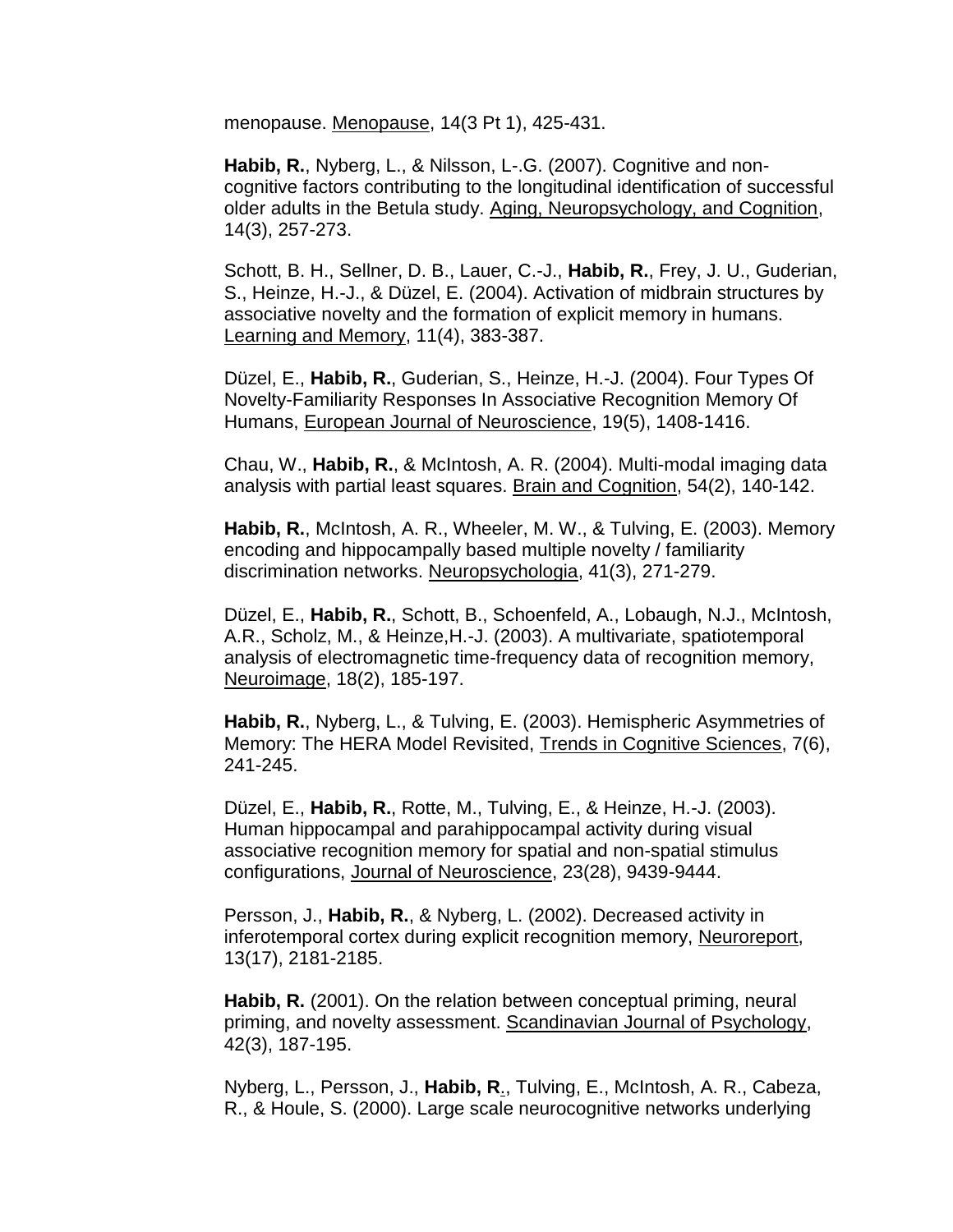episodic memory. Journal of Cognitive Neuroscience, 12, 163-173.

Lepage, M., **Habib, R.**, Cormier, H., Houle, S., & McIntosh, A. R. (2000). Neural correlates of semantic associative encoding in episodic memory. Cognitive Brain Research, 9(3), 271-280.

Nyberg, L., **Habib, R.**, & Herlitz, A. (2000). Brain activation during episodic memory retrieval: Sex differences. Acta Psychologica, 105, 181-194.

**Habib, R.**, McIntosh, A. R., & Tulving, E. (2000). Individual differences in the functional neuroanatomy of verbal discrimination learning revealed by positron emission tomography. Acta Psychologica, 105, 141-157.

Nyberg, L, **Habib, R.**, McIntosh, A. R, & Tulving, E. (2000). Reactivation of encoding-related brain activity during memory retrieval. Proceedings of the National Academy of Sciences of the United States of America, 97(20), 11120-11124.

Tulving, E., **Habib, R.**, Nyberg, L., Lepage, M., & McIntosh, A. R. (1999). Positron emission tomography correlations in and beyond medial temporal lobes. Hippocampus, 9(1), 71-82.

Lepage, M., **Habib, R.**, & Tulving, E. (1998). Hippocampal PET activations of memory encoding and retrieval: The HIPER model. Hippocampus, 8(4), 312-322.

**Habib, R.**, & Nyberg, L. (1997). Incidental retrieval processes influence explicit test performance with data-limited cues. Psychonomic Bulletin & Review, 4(1), 130-133.

Cabeza, R. Mangels, J., Nyberg, L., **Habib, R.**, McIntosh, A. R., Houle, S., & Tulving, E. (1997). Brain regions differentially involved in remembering *What* and *When: a PET study.* Neuron, 19, 863-870.

Köhler, S., **Habib, R.**, Black, S. E., Szekely, C., Sinden, M., & Tulving, E. (1997). Cross-modal priming in the densely amnesic subject K.C. Brain & Cognition, 35(3), 420-423.

Nyberg, L., McIntosh, A. R., Cabeza, R., Nilsson, L.-G., Houle, S., **Habib, R.**, & Tulving, E. (1996). Network analysis of positron emission tomography regional cerebral blood flow data: Ensemble inhibition during episodic memory retrieval. Journal of Neuroscience, 16(11), 3753-3759.

Nyberg, L., McIntosh, A. R., Cabeza, R., **Habib, R.**, Houle, S., & Tulving, E. (1996). General and specific brain regions involved in encoding and retrieval of events: What, where, and when. Proceedings of the National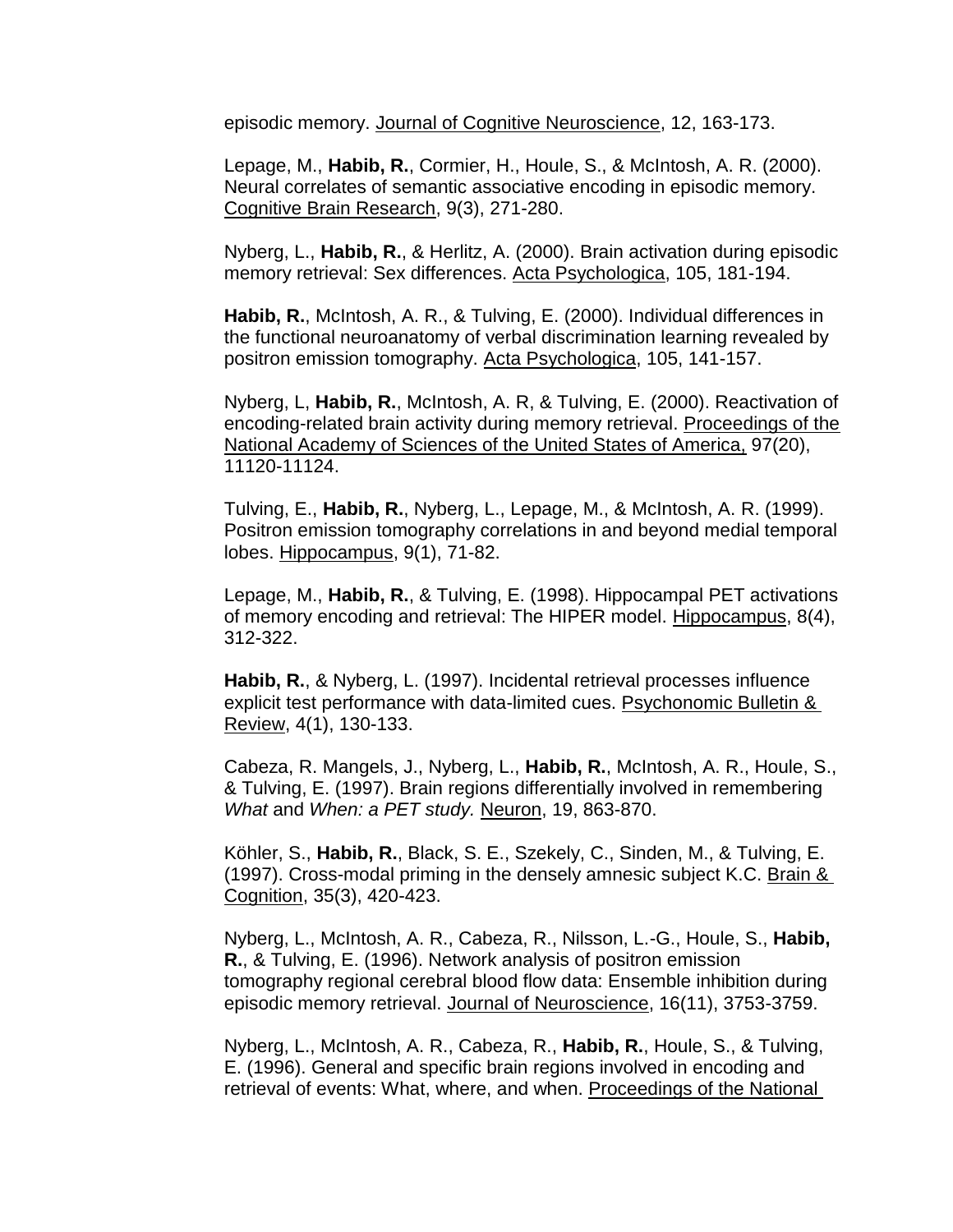Academy of Sciences of the United States of America, 93, 11280-11285.

**Habib, R.**, Jelicic, M., & Craik, F. I. M. (1996). Are implicit memory deficits in the elderly due to differences in explicit memory processes? Aging, Neuropsychology, and Cognition, 3(4), 264-271.

Tulving, E., Markowitsch, H. J., Craik, F. I. M., **Habib, R.**, & Houle, S. (1996). Novelty and familiarity activations in PET studies of memory encoding and retrieval. Cerebral Cortex, 6, 71-79.

Nyberg, L., Tulving, E., **Habib, R.**, Nilsson, L.-G., Kapur, S., Houle, S., Cabeza, R., & McIntosh, A. R. (1995). Functional brain maps of retrieval mode and recovery of episodic information. Neuroreport, 7, 249-252.

Tulving, E., Markowitsch, H. J., Kapur, S., **Habib, R.**, & Houle, S. (1994). Novelty encoding networks in the human brain: Positron emission tomography data. Neuroreport, 5(18), 2525-2528.

Tulving, E., Kapur, S., Markowitsch, H. J., Craik, F. I. M., **Habib, R.**, & Houle, S. (1994). Neuroanatomical correlates of retrieval in episodic memory: Auditory sentence recognition. Proceedings of the National Academy of Sciences of the United States of America, 91, 2012-2015.

### *In Revision*

Dixon, M.R., **Habib, R.**, Wilson, A. (Submitted). Neurological Correlates of Slot Machine Jackpot Magnitudes in Pathological Gamblers.

Limongi Tirado, R., **Habib, R.**, Young, M.E., & Reinke, K. (Submitted). The periphrastic effect: an fMRI study of linguistic-driven attentional control of causal judgment.

### *Submitted:*

*In preparation:*

# **C. Creative Contributions:** n/a

### **D. Chapters in Professional Books:**

Nyberg, L., & **Habib, R.** (2008). Hemispheric asymmetry of memory. Encyclopedia of Neuroscience.

**Habib, R.**, & Lepage, M. (2000). Novelty assessment in the brain. In E. Tulving (ed.), Memory, Consciousness, and the Brain: The Tallinn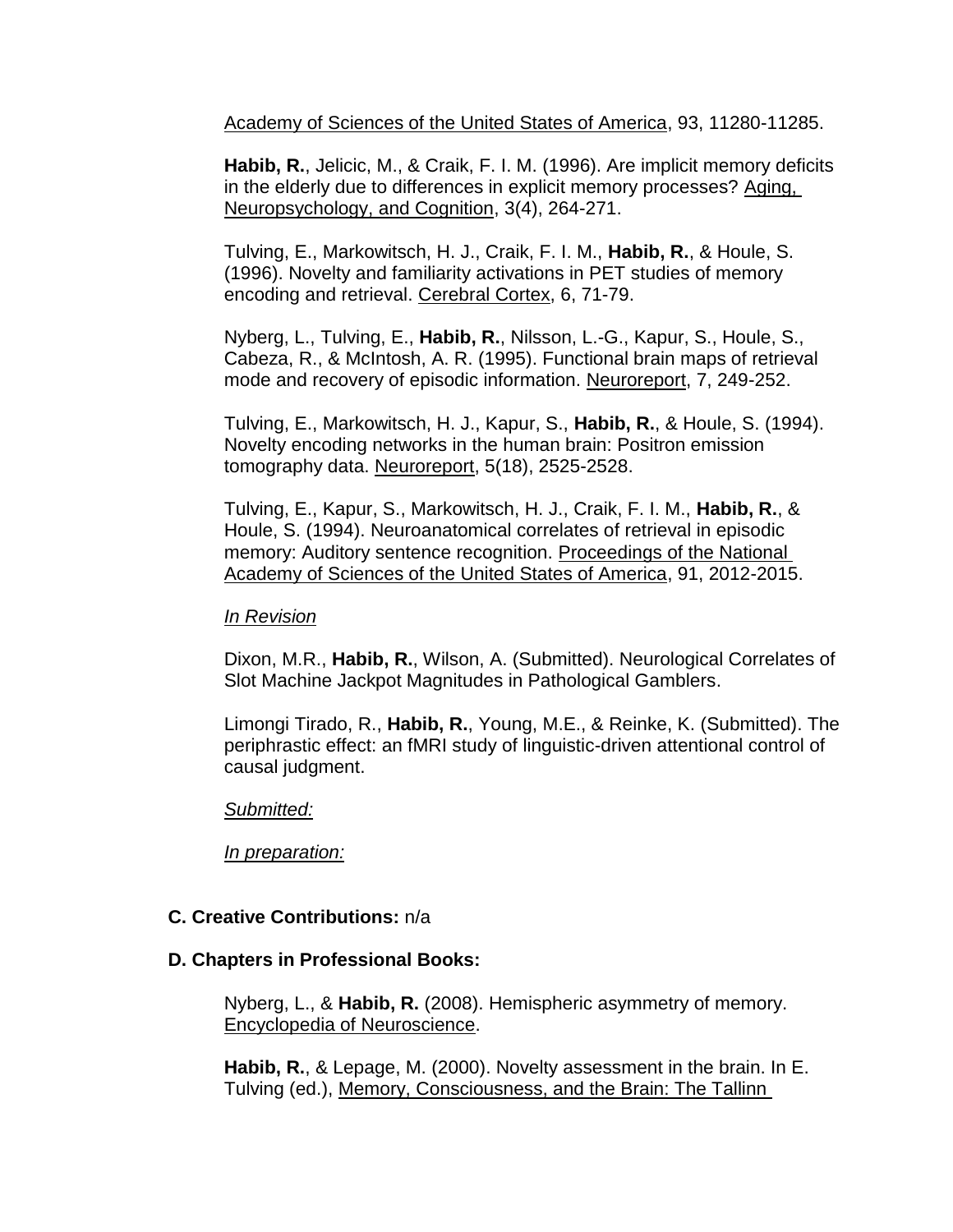Conference. Philadelphia: Psychology Press, 265-277.

## **E. Book Reviews:** n/a

**F. Other:**

## *Editorial:*

**Habib, R.** (2009). Introduction to the Special Issue on episodic memory and the brain. Neuropsychologia.

*Guest Editor – Journal Special Issue:*

**Habib, R.** (2009). Special Issue on episodic memory and the brain. Neuropsychologia.

# **VI. Teaching Experience**

# **A. Teaching Interests and Specialties:**

Research Methods and Statistics Cognitive Psychology Cognitive Neuroscience Human Memory Intermediate Statistics Multivariate Statistics

- **B. Teaching and Training Grants:** n/a
- **C. Teaching Awards and Honors:** n/a
- **D. Current Graduate Faculty Status:** Member

# **E. Number of Master's and Ph.D. Committees on which you have served:**

### *Completed Dissertations:*

- 1. Frank Nation, CoBA, October, 2013
- 2. Yang Fenc, MCMA, September, 2013
- 3. Lauren Jensen, Psychology, July, 2013
- 4. Autumn McKeel, Rehab, June, 2013
- 5. Adam Hahs, Rehab, June, 2013
- 6. Seth Berry, Psychology, September, 2012
- 7. JP Stearns, CoBA, August, 2012
- 8. Alyssa Wilson, Rehab, June, 2012
- 9. Joe Geeseman, Psychology, June, 2012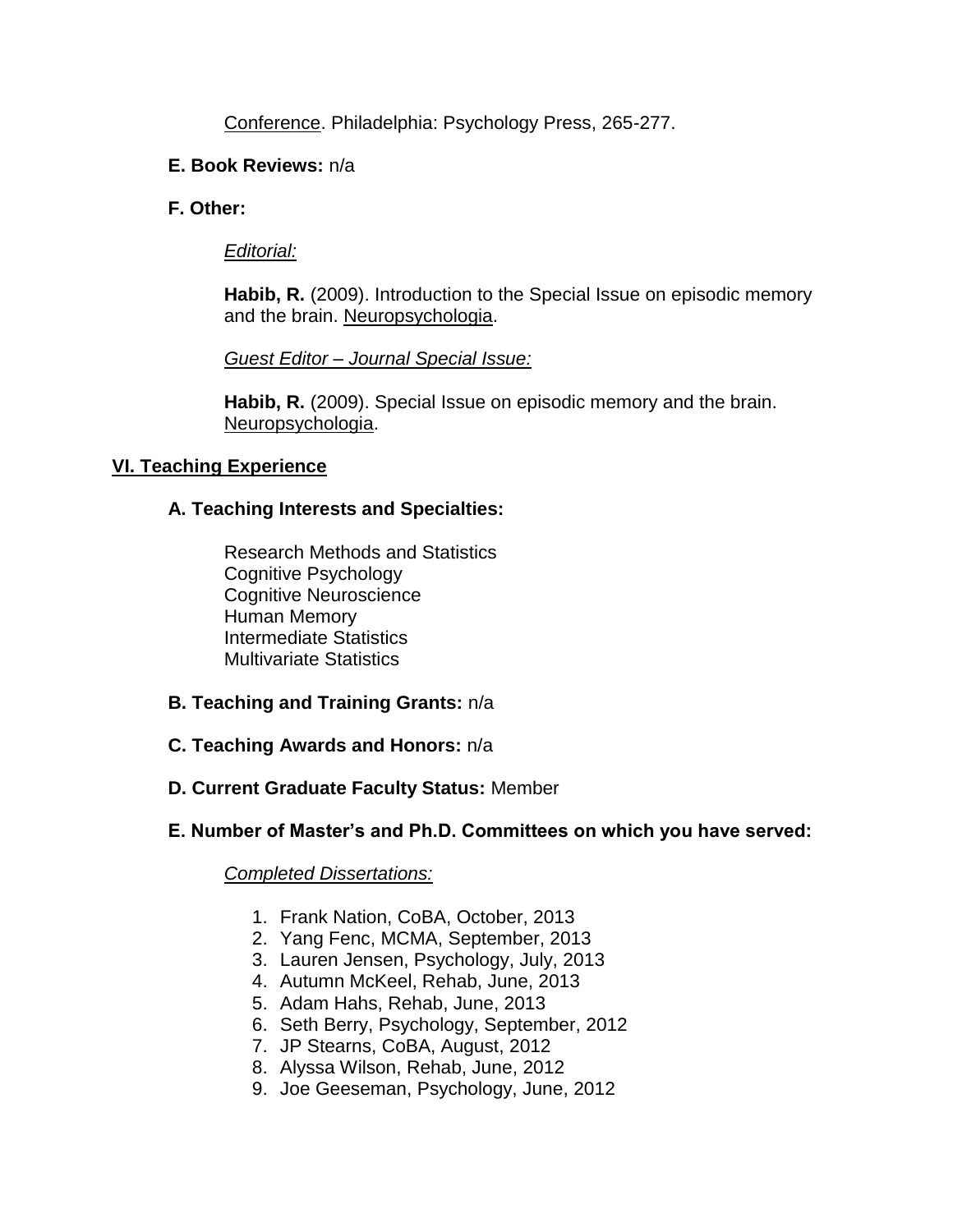- 10.Steven Sutherland, Psychology, May, 2012 11.Andrew Molnar, Psychology, May, 2012 12.Sonya Bettendorf, Psychology, April, 2012 13.Alicia Swan, Psychology, August, 2011 14.John Pingo, Rehab, November, 2010 15.Becky Nastally, Rehab, June, 2010 16.Rob Boostrom, CoBA, June, 2010 17.Darla Honn, CoBA, May, 2010 18.Jonathan Hammersley, Psychology, August, 2009 19.Jessica Ashley, Psychology, May, 2008 20.Brett Froeliger, Psychology, November, 2007 21.Olga Nikonova, Psychology, July, 2007 22.John Guercio, Rehab, September, 2006 23.Jared Edwards, Psychology, June, 2006
- 24.Nathan Gump, Psychology, April, 2005

#### *Completed Master's:*

- 1. Sam Kramer, Psychology, December, 2013
- 2. Jordan Constance, Psychology, October, 2013
- 3. Megan Aiello, Psychology, July, 2013
- 4. Sam Larson, Psychology, June, 2013
- 5. Kristin Wiggs, Psychology, May, 2013
- 6. Sherrie Parks, Psychology, March, 2013
- 7. Robert Russell, Psychology, December, 2012
- 8. EiEi Hlang, Psychology, November, 2011
- 9. Sylvia Lee, Psychology, October, 2011
- 10.Matthew Picchietti, Psychology, September, 2011
- 11.Jackie Klaver, Psychology, August, 2011
- 12.Seth Berry, Psychology, January, 2011
- 13.Autumn McKeel, Rehab, July, 2010
- 14.Amy Loukus, Rehab, July, 2010
- 15.Alyssa Wilson, Rehab, June, 2010
- 16.Jill Mayer, Psychology, May, 2010
- 17.Joe Geeseman, Psychology, April, 2010
- 18.Michael Bordieri, Rehab, June, 2009
- 19.Becky Nastally, Rehab, June, 2008
- 20.Sarah Dunkel, Rehab, June, 2008
- 21.Ruchi Brahmachari, Psychology, May, 2008
- 22.Holly Bihler, Rehab, July, 2007
- 23.Erica Pozzie, Rehab, June, 2007
- 24.Bethany Holton, Rehab, April, 2007
- 25.Abby Johnson, Psychology, December, 2006
- 26.Angela Lamacchia, Psychology, December, 2006
- 27.Lynette Adams, Psychology, July, 2005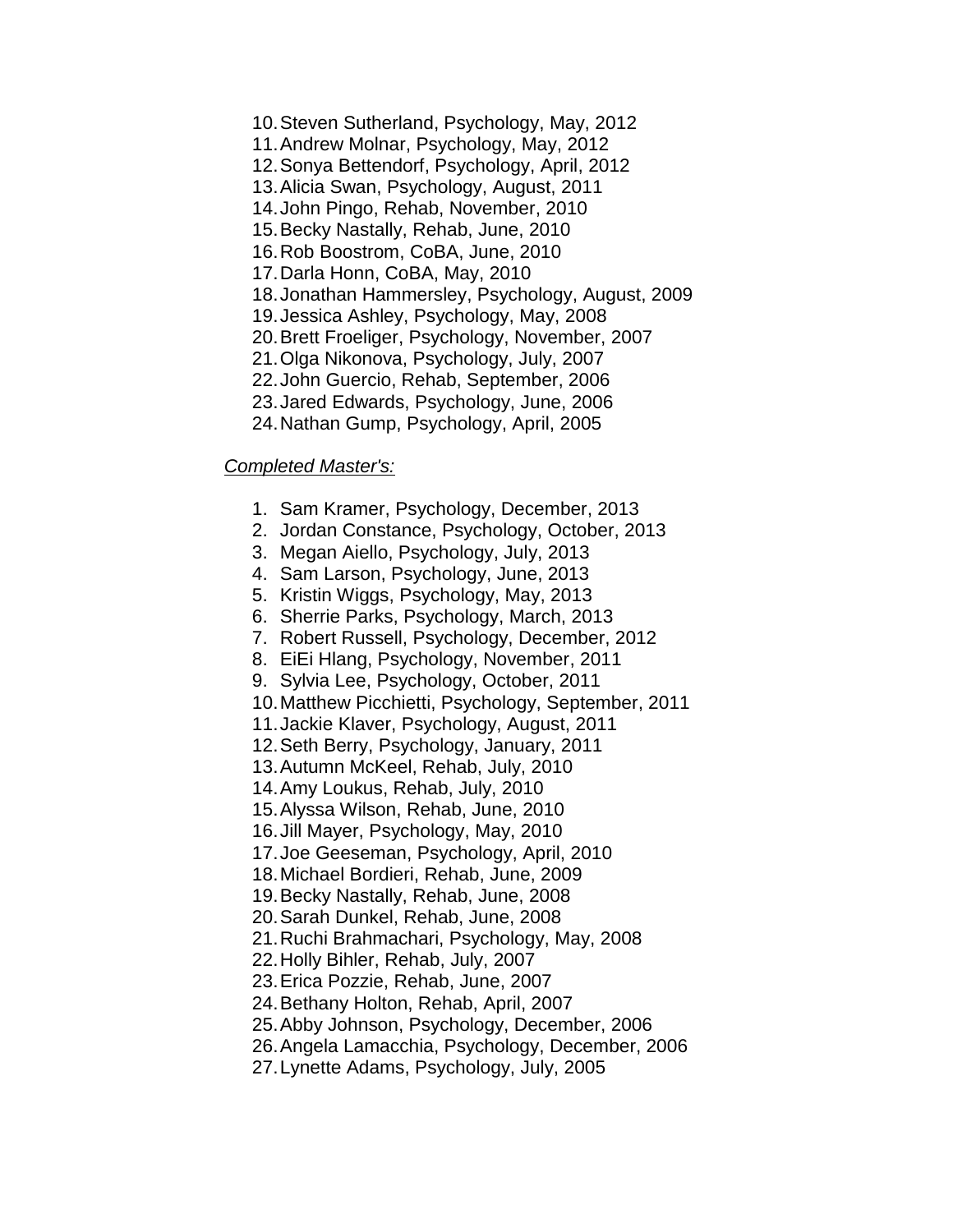## *Dissertation Prospectus:*

- 1. Clare Lewandowski, Psychology
- 2. Shuquin Wei, CoBA
- 3. Jillian Mayer, Psychology
- 4. Sylvia, Lee, Psychology
- 5. Rashida Barner, Psychology
- 6. Jackie Klaver, Psychology
- 7. Donna LaBarge, Psychology
- 8. EiEi Hlaing, Psychology

### *Master's Prospectus:*

- 1. Cassandra Dinius, Psychology
- 2. Kimberly Stevens, Psychology
- 3. Megan Morrison, Psychology
- 4. Ted Graham, Psychology

### **F. Names of Students who have completed Master's Theses and Doctoral Dissertations under your direction:**

- 1. Tara Webb, M.A., Psychology, March, 2013
- 2. Jian Zhu, M.A., Psychology, December, 2012
- 3. Pam LaMontagne, Ph.D., Psychology, October, 2010
- 4. Kit Elam, Ph.D., Psychology, August, 2010
- 5. Pam Perschler, M.A., Psychology, October, 2008
- 6. Josh Carlson, Ph.D., Psychology, April, 2008
- 7. Roberto Limongi-Tirado (co-advised with Michael Young), Ph.D., Psychology, September, 2007
- 8. Jessica Ashley, M.A., Psychology, May, 2006
- 9. Brett Froeliger, M.A., Psychology, May, 2006

### **G. Other:**

Panel Discussion for Psyc595L Section 2, Practicum in the Teaching of Psychology, October, 2004.

*Undergraduate Honor's Thesis:*

- 1. Natalie Bryant, Psychology, May, 2008
- 2. Chelsea Vanderpool, Psychology, May, 2006

### *Courses Taught:*

Cognitive Psychology (Psyc310)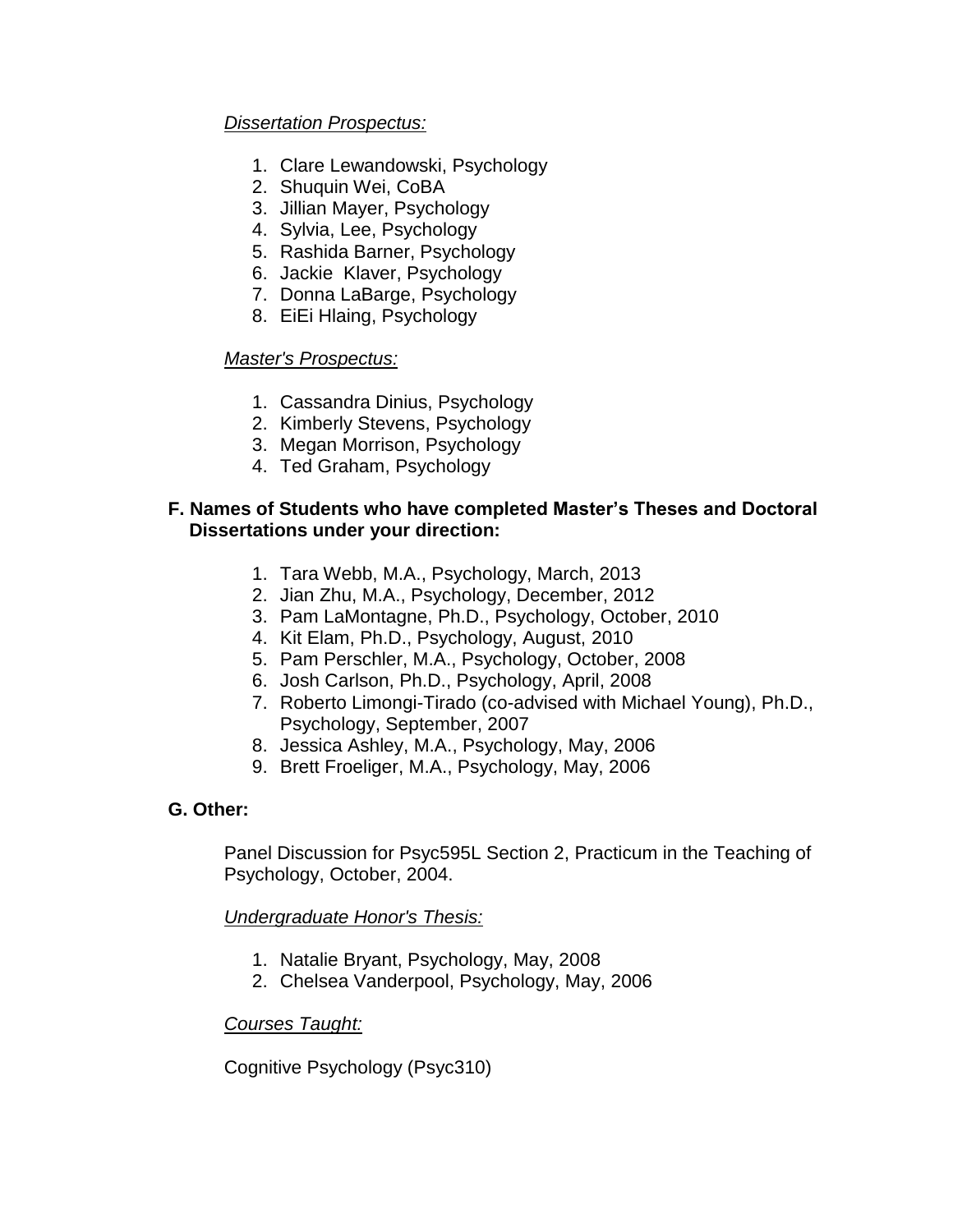Fall 2003, Spring 2004, Summer 2004, Fall 2004, Spring 2005, Summer 2005, Fall 2005, Spring 2006, Summer 2006, Summer 2007, Spring 2008, Spring 2009, Spring 2010.

Theory & Research in Cognitive Psychology (Psyc515) Fall 2003, Fall 2005, Fall 2006, Fall 2007, Fall 2008, Fall 2009, Spring 2011, Fall 2011, Fall 2012, Fall 2013.

Research Methods in Psychology (Psyc211) Spring 2004, Spring 2005.

Animal and Human Models of Memory (Psyc489) Spring 2004 (Co-taught with Dr. Doug Smith).

Cognitive Neuroscience (Psyc489) Fall 2004, Spring 2008, Spring 2010, Spring 2012.

Intermediate Statistics (Psyc489) Spring 2006, Fall 2006, Fall 2007, Fall 2008, Fall 2009.

Readings in Psychology (Psyc590) Spring 2004, Spring 2005, Spring 2006, Fall 2008, Fall 2009, Spring 2011, Fall 2012.

Human Memory (Psyc 489) Spring 2009

Experimental Design and Analysis (Psyc 522) Spring 2011, Spring 2012, Spring 2013.

Multivariate Methods of Psychology (Psyc 524) Fall 2011, Fall 2012, Fall 2013.

*Invited Lectures:*

- 2004 2013 School of Medicine Memory Lecture: Cognitive neuroscience of memory
- 2005 Psychology 517: *Aging, Memory and Cognition*  Functional Neuroimaging: A Window into the Aging Brain?

2004 Psi Chi/PSA meeting What the brain is good for?

2003 Psychology 302: *Biopsychology* Functional Neuroimaging and Memory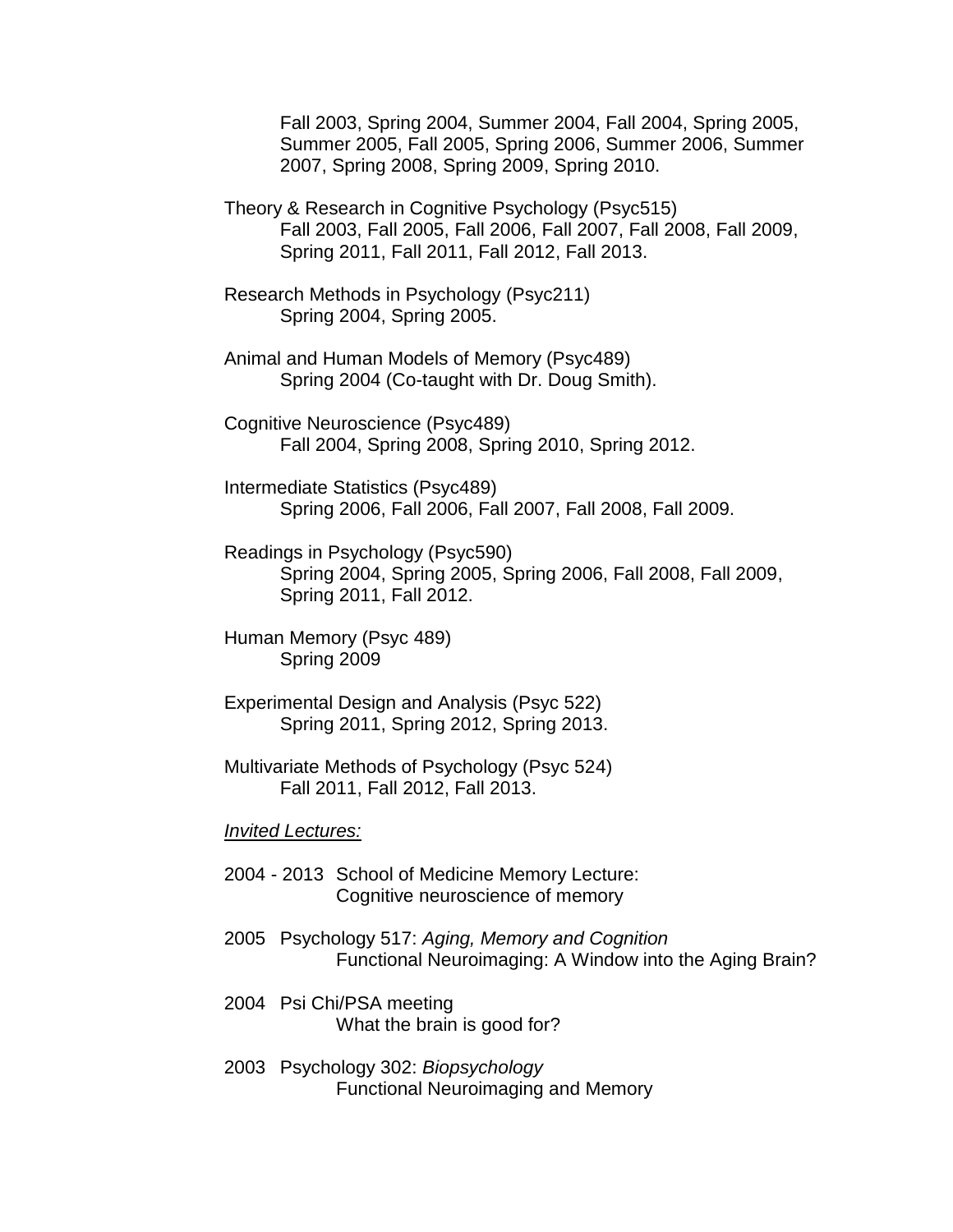## **VII. University Experience**

### **A. Department Committees:**

Chair, Undergraduate Curriculum Committee, 2012 – Present Chair, Graduate Admissions Committee, 2012 – Present LAN Administrator, 2012 – Present Departmental Retreat Committee, 2005 – 2007 Departmental Research Committee, 2006 – 2009 Graduate Admissions Committee, 2005 – 2006, 2009 – 2010 Undergraduate Curriculum Committee, 2003 – 2005 Departmental Colloquium Committee, 2005

## **B. College and University Committees and Councils:**

Grad Council, 2012 – Present CoLA Council, 2013 – Present Campus Wide Assessment Committee, 2013 – Present Tuition on Grants Committee, 2012 – Present Financial Conflict of Interest Committee, 2012 – Present MA Fellowship Review Committee, 2011 - 2013 Rehabilitation Institute Internal Review Team, 2011 Center for Autism Spectrum Disorders Internal Review Team, 2007 Neuroscience minor committee, 2005

### **C. Other:**

Illinois Junior Science and Humanities Symposium 2005 – 2008 School of Medicine Cortical Mini Case 2004 – 2005 Saluki Finals Finish 2003 – 2008 CogSci RSO Faculty Advisor 2004 – 2009 Faculty Mentor for Graduate Student Instructors 2007 – 2008

### **VIII. Professional Service**

### **A. Membership in Professional Associations:**

Member, Memory Disorders Research Society Behavioral and Brain Sciences Associate

### **B. Offices Held and Honors Awarded in Professional Associations:**

Sigma Xi Nominations Committee, 2005 – 2008

### **C. Consultantships:** n/a